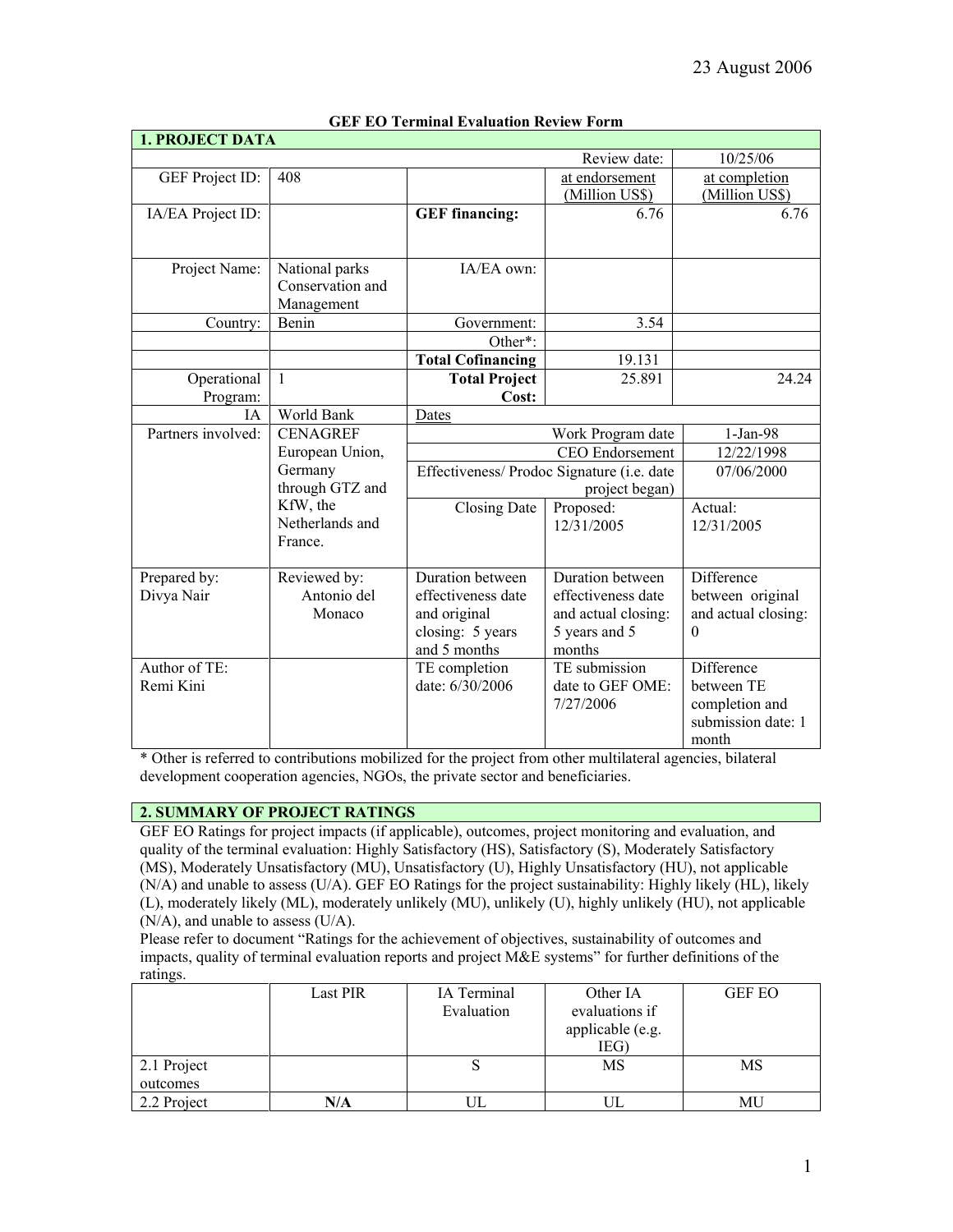| sustainability     |     |     |    |
|--------------------|-----|-----|----|
| 2.3 Monitoring and |     |     | МU |
| evaluation         |     |     |    |
| 2.4 Quality of the | N/A | N/A |    |
| evaluation report  |     |     |    |

#### **Should this terminal evaluation report be considered a good practice? Why?**

Yes, despite a weak M&E system associated with this project, the TE is clear, the outcomes it reports on are tied to data from the project. For the purposes of the GEF, it marks-out GEF's specific financial contribution within the project, and refers to global environmental objectives and GEF review criteria. The TE is also circumspect about over-attributing outcomes and impact to the project intervention, and provides disclaimers in this regard.

Is there a follow up issue mentioned in the TE such as corruption, reallocation of GEF funds, etc.? No. **3. PROJECT OBJECTIVES, EXPECTED AND ACTUAL OUTCOMES**

## **3.1 Project Objectives**

According to the TE, as in the PAD, the global environmental objective was: to ensure the long-term conservation of Benin's globally important biodiversity resources in the face of competing economic pressures.

Specific areas of concern included: (i) increasing the ecological security of regionally important species, including a number of endemics, through improved management of protected areas and associated zones; (ii) providing sustainable management of habitats and ecosystems which are of regional and global importance, and which are increasingly threatened by a range of anthropic factors; (iii) promoting in situ preservation, of genetic diversity, which includes species of ecological, cultural and economic importance, in their natural habitat and within their natural range; (iv) supporting the involvement of local communities in the management of natural resources and the conservation of biodiversity; (v) supporting a coordinated response to the management of the tri-national transboundary ecosystem; and (vi) encouraging the sustainable management of fragile semi-arid savanna ecosystems. (TE, pp2)

## • **What are the Development Objectives? Any changes during implementation?**

According to the TE, as in the PAD, the operational objectives for which GEF support was requested were:

(i)Provide institutional support and capacity building to national institutions responsible for biodiversity conservation;

(ii)Support training of staff working for partner agencies and to support improved communications;

(iii)Support the studies and field trips necessary to improve scientific understanding of the ecosystems and identify and describe habitats, ecosystems and species of global importance;

(iv) Design a financial mechanism capable of providing sustainable financial support to the conservation of biodiversity in Benin;

(v) Support transboundary cooperation for the conservation of biodiversity in the region;

(vi) Support the review and updating of legislation relating, to National Park and Reserve Management, village and commercial hunting, the development of local institutions for the management of natural resources.

One **major change** was that before the start of implementation, the French Development Agency cancelled a significant amount of the funding allocated to eco-tourism. As a result of this reduction in funding some of the key investments that aimed to upgrade the tourism infrastructure in order to increase its quality and

<sup>•</sup> What are the Global Environmental Objectives? Any changes during implementation?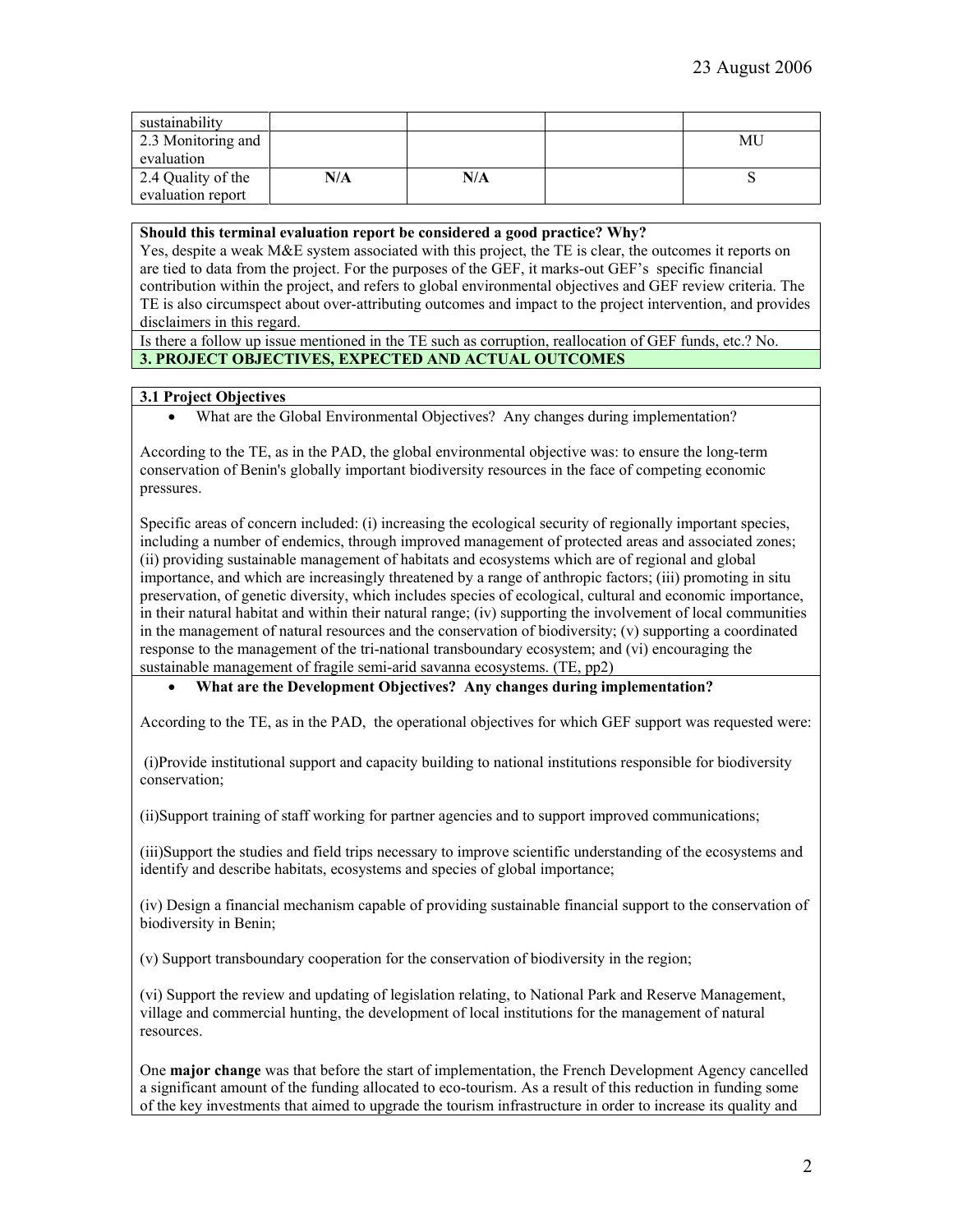the attractiveness of the two parks to visitors were not undertaken. (TE pp16)

## **3.2 Outcomes and Impacts**

## • **What were the major project outcomes and impacts as described in the TE?**

According to the TE, the National Parks Conservation and Management Program (NPCMP) implemented activities that "allowed rapid recovery of the wildlife population. The Program established a strong institutional and operational framework for the conservation and sustainable use of biodiversity in and around the two national parks, as is rated as satisfactory by the TE." From 2000 to 2005, major National Parks Conservation and Management Program achievements summarized by the TE (pp8) are:

- **- establishment of CENAGREF as the major player in** terms of park management and as an example to be replicated in the sub-region; support of establishing Wildlife Reserves Management Center (CENAGREF) in developing business plans not only for the central office but also for field offices; these business plans include strategies to reduce costs and increase revenues, marketing strategies and plans to develop and improve touristic products
- **- building of infrastructures included in management plans**; more than 1,300 km of paths (target in the PAD was 700 km), 9 watchtowers, 15 surveillance posts and 10 ponds were built for water supply to wildlife;
- **- effective involvement of local populations in the management** of national parks through comanagement activities and partnerships by empowering village associations (AVIGREFs) and giving them the possibility to play a central role in park management activities; 100 AVIGREFs are active in the field;
- **- increase of revenues from national parks**, thus increasing populations' incomes; tourism and cynegetic activities generated about US\$889,000 between 2001 to 2005, from both parks and 30 percent of this amount, representing US\$226,000 was retroceded to populations living around the parks;
- **- increase in national awareness on conservation issues** and benefits through communication campaigns, talk shows and documentaries; and provision of rural populations with alternative employment opportunities by hiring them as supplemental workforce to conduct park management activities; 60 park rangers headed households of 5 to 8 people were hired for both parks, and about 1000 people were hired for punctual tasks.

## **4. GEF OFFICE OF M&E ASSESSMENT**

## **4.1 Outcomes A** Relevance Rating: S

# • **In retrospect, were the project's outcomes consistent with the focal areas/operational program strategies? Explain**

Benin ratified the Global Convention on Biodiversity June 30, 1994. The program represented an important step in the implementation Benin of GEF's Operational Program 1, focused on biodiversity conservation in arid and semi-arid ecosystems. (PAD, pp14)

As per the TE, "the program's global objectives were appropriate and in line with GEF's priorities under the operational program on biodiversity, which included (i) the in situ conservation and sustainable use of critical ecosystems and threatened endemic species, (ii) support for active involvement of local communities as managers and beneficiaries of improved natural resource and biodiversity management, (iii) the promotion of conservation and sustainable use through capacity building, economic incentives and alterative livelihood opportunities, and (iv) the sustainable management of fragile semi-arid savanna ecosystems." (TE, pp 6)

**B Effectiveness** Rating: MS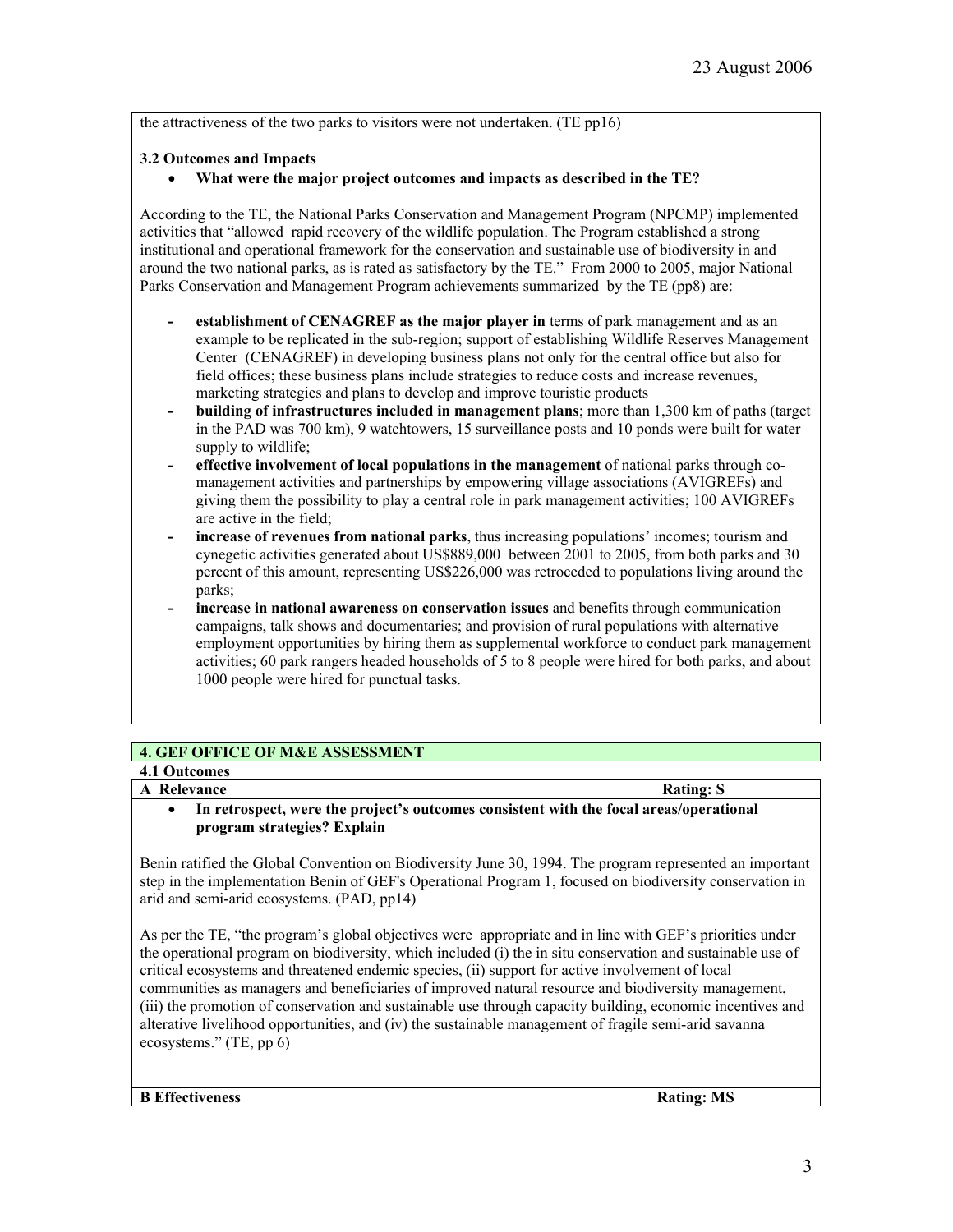## • **Are the project outcomes as described in the TE commensurable with the expected outcomes (as described in the project document) and the problems the project was intended to address (i.e. original or modified project objectives)?**

The project was successful in achieving a number of its objectives, related in particular to increased capacity and involvement of the management and local populations in protected area and wildlife management, as described in section 3.2.

A strong partnership was established between the populations and the CENAGREF, which was perceived by the populations as a reliable interlocutor, supporting local populations' effort to establish village associations (AVIGREFs) for the management of wildlife reserves. As a result, 100 AVIGREFs were created and played a catalytic role in (i) the disappearance of the previous antagonistic relations between the populations and the CENAGREF, (ii) the management and control of protected areas, (iii) the comanagement of tourism and hunting zones, (iv) the decrease in poaching,  $(v)$  a reliable supply workforce for park management activities such as control and surveillance, and (vi) the building of social infrastructures using 30 percent of total revenues generated by hunting activities and retroceded by CENAGREF (TE, pp7)

Some shortcomings of the project include:

- **-** The conservation trust fund that was to ensure sustainability of outcomes was not established, and as per the TE this "remains a serious threat to the sustainability of the Program's achievements"(TE, pp18)
- **-** Also, the IEG TE-review notes that despite the TE referring to establishment of establishing Wildlife Reserves Management Center (CENAGREF) as one of the project's main achievements (TE, pp6), "it does not appear that CENAGREF was assisted in a manner that enabled it to move towards financial or institutional stability". The TE itself indicates failure of the Government to allocate sufficient resources to finance the operating costs of CENAGREF, and that there was 'persistent political interference in the management' (TE pp 16).
- **-** The M&E system was weak, no formal monitoring and evaluation activities were carried out during project implementation

## **C Efficiency (cost-effectiveness) Rating: MS**

• **Include an assessment of outcomes and impacts in relation to inputs, costs, and implementation times based on the following questions: Was the project cost – effective? How does the cost-time Vs. outcomes compare to other similar projects? Was the project implementation delayed due to any bureaucratic, administrative or political problems and did that affect cost-effectiveness?** 

According to the TE, the program was not extended from its original five-year period. The GEF funding was almost fully disbursed (95%) after reallocation among the project components. (TE, pp17)

However, according to the TE, the mid-term review of the NPCMP was delayed by a year (late 2003 instead of 2002) because the Program did not fully start in 2002 as scheduled. While the GEF grant became effective in the second half of 2000 (August 2000), the W component did not start until early 2001, and the Dutch financing was not put to use until early 2002.

The appropriateness of using GEF funds to pay salaries and other operational costs during 5 years is brought up by the TE (pp 27). The fact that this course of action was taken without the adoption of an exit strategy may have hurt the sustainability of the Program's achievements after closing of the GEF grant because of the lack of resources to finance the recurrent costs.

**Impacts**

• **Has the project achieved impacts or is it likely that outcomes will lead to the expected**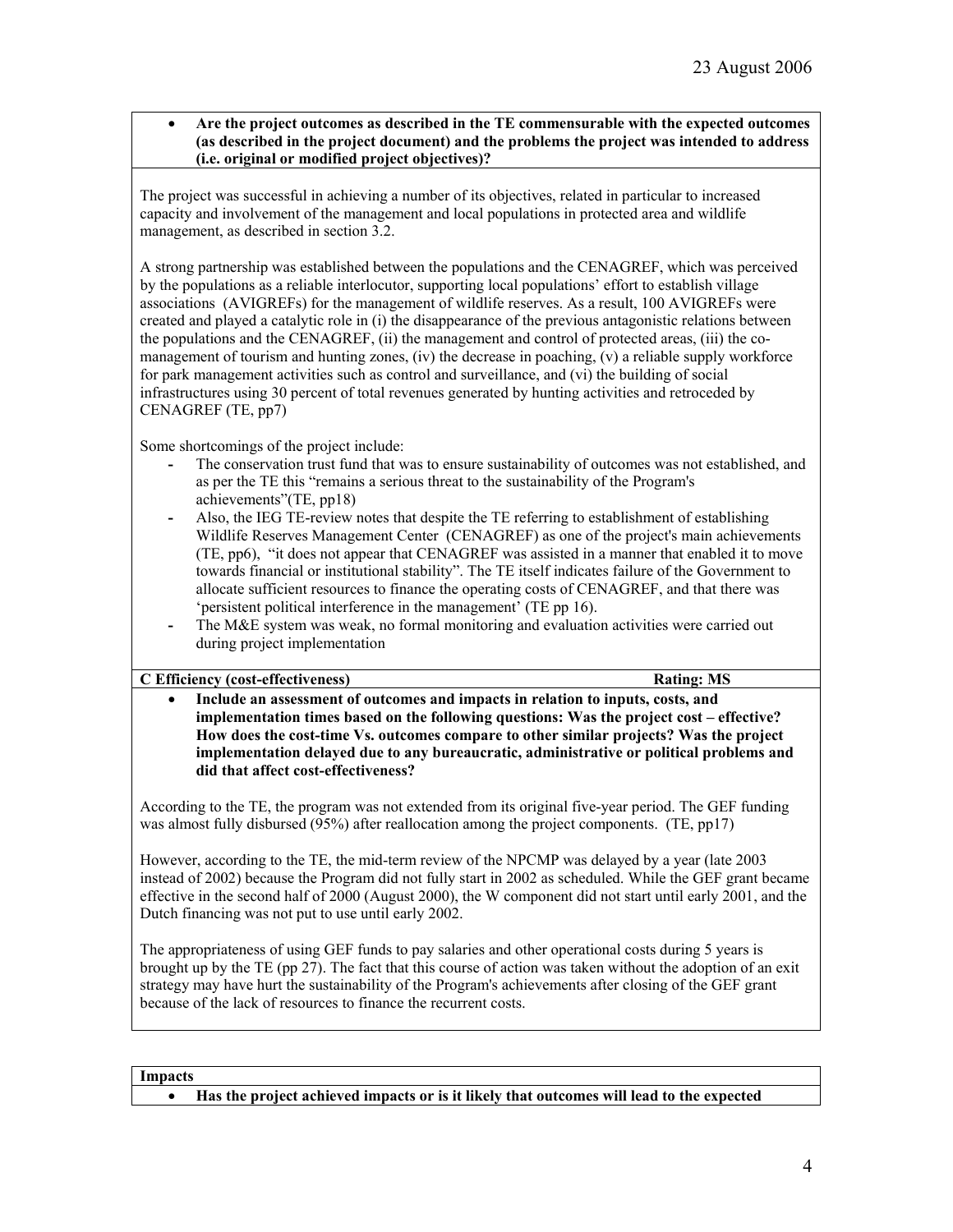#### **impacts?**

The TE indicates that there was an increase in fauna and flora populations within protected areas; data generated by the ecological monitoring system show an increase of more than 20 percent in a 5 year-period; and some mammal populations such as elephants more than doubled with the latest census numbers showing that the size of the population of roan antelopes, cob de buffoon and warthogs increased over 40% between 2000 and 2005.

Given the success in establishing Wildlife Reserves Management Center (CENAGREF), the project is likely to lead to more environmental impact, particularly if financial sustainability of outcomes is ensured by a combination of government and donor support.

**4.2 Likelihood of sustainability.** Using the following sustainability criteria, include an assessment of **risks** to sustainability of project outcomes and impacts based on the information presented in the TE.

## **A** Financial resources **Rating: MU**

## **- The TE raises serious concern over the sustainability of financial resources.**

The conservation trust fund that was supposed to be established within two years of the program implementation in order to help finance the operations of CENAGREF is yet to be created. The lack of the trust fund or any other financial means to carry on the activities of the Program remain a threat to the sustainability of the Program's achievements, this is despite CENAGREF's efforts at attempting to get donor interest in a second phase. As per the TE, donor involvement will require a show of financial and political commitment to sustaining the achievements of the first Program. In particular, this would need Government to allocate sufficient budgetary resources to support the operating costs of CENAGREF in the interim period. (TE, pp 18)

One positive indication of Government interest is that allocation to CENAGREF in 2006 increased six-fold from the 2005 allocation (50 million CFAF as opposed to 300 million CFAF). However, due to liquidity constraints at the treasury, no transfer from the to CENAGREF has taken place. (TE, pp 18)

However, while the revenue generated by tourism and hunting activities are slightly above the range set at the appraisal of the program; the amount received by local populations, on the other hand is slightly below the range predicted. This was because the share of revenue accruing to local populations was lower than the one which the appraisal estimates were based on (30% instead of 45-53%), and the expected increase in the number of visitors did not materialize. These shortfalls may undermine the sustainability of the projects. (TE,pp14)

## **B** Socio political Rating: ML

**As per the TE (pp10),** in all three components there are examples of success in addressing social capital, and thus reducing socio-political risk. Involvement of villagers in anti-poaching teams reinforced mutual trust, ownership, provided independent observers at no additional cost, fostered professionalism and the respect of rules, and limited and prevented corruption cases. (pp12)

## **C** Institutional framework and governance **Rating: MU** Rating: MU

CENAGREF is now a key policy advice provider to the Government in the area of protected area management and biodiversity conservation. Yet, the TE notes the failure of the Government to allocate sufficient resources to finance the operating costs of CENAGREF despite strong recommendation of the mid-term review mission to increase in order to do so to sustain the program achievements following the closing of the GEF grant. (pp16)

The TE notes that the government did not hold the managers accountable for the quality of the service provided to tourists. (TE, pp16) The revenue generated by the facilities located within the park did not contribute to the financing of the park management because this revenue is collected by the Ministry of Tourism that does not make any attempt to improve the living conditions in the lodging facilities. The MTR recommended that the Government take the necessary steps to remedy this lack of alignment and consistency in its ecotourism promotion policies. The cabinet reshuffles and the changes at the head of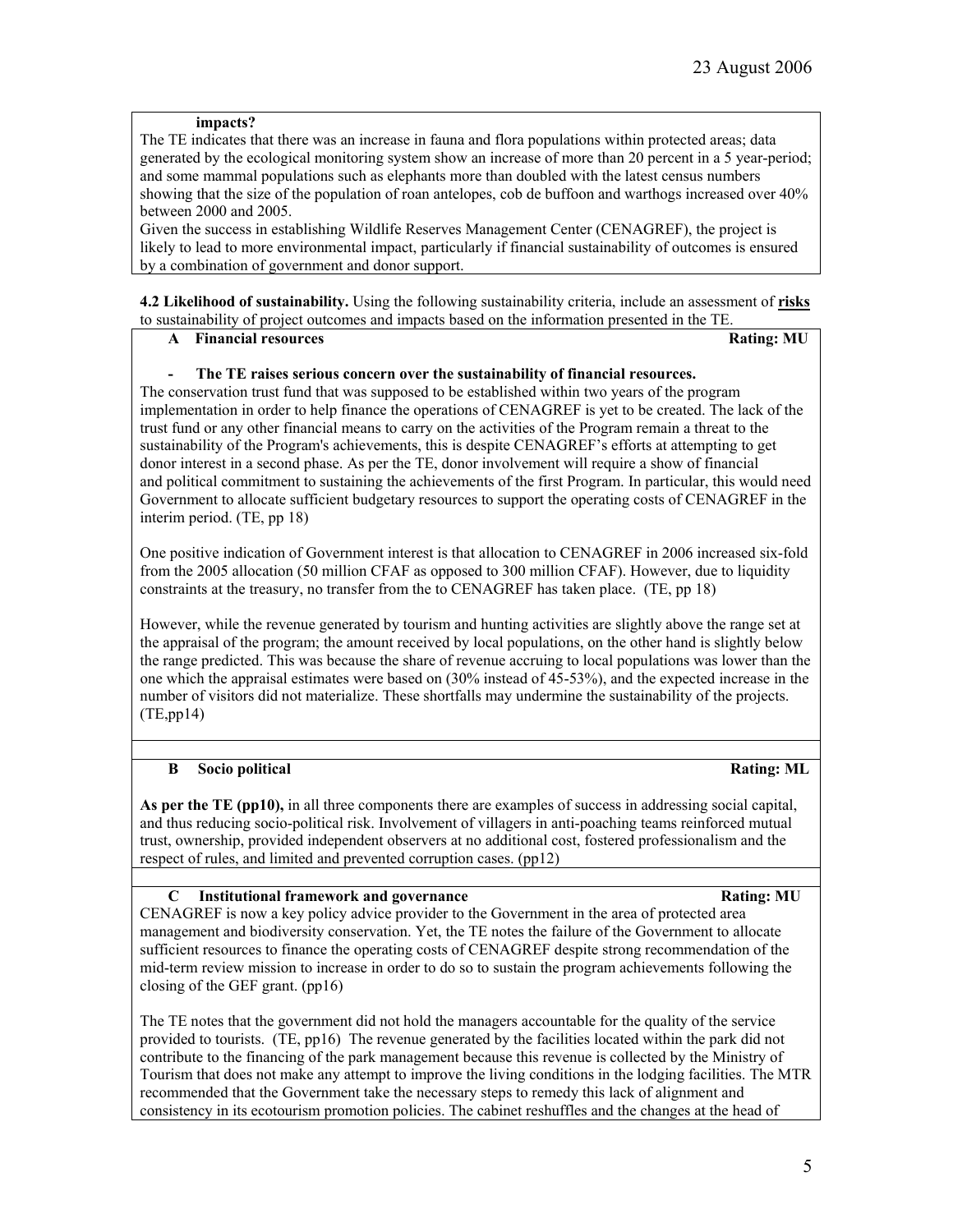CENAGREF that followed occurred in 2004-2005 did not allow any progress in this area of policy realignment (TE pp16), indicating governance risks to future outcomes.

## **D Environmental Rating: ML**

Given the improvements in management and technical capacity, the TE describes the low capacity where at least 50% of the 2,390 members of the AVIGREF are well trained and have the skills needed to carry out most park management activities (e.g., surveillance and control of poaching), and infrastructure maintenance and basic conservation activities (protection and sustainable use of resources) (TE, pp9)

However, the information on environmental risk is not available.

Provide only ratings for the sustainability of outcomes based on the information in the TE:

| $\mathbf{A}$ | <b>Financial resources</b>                               | <b>Rating: U</b> |
|--------------|----------------------------------------------------------|------------------|
| B            | Socio political                                          | <b>Rating: L</b> |
|              | <b>Institutional framework and governance Rating: ML</b> |                  |
| D            | Environmental                                            | <b>Rating: L</b> |

## **4.3 Catalytic role**

## **1. Production of a public good**

**2. Demonstration :** According to the TE, the CENAGREF since its establishment in 1996, has played a crucial role in the sustainable management of national parks in Benin, using a co-management approach involving village associations (AVIGREFs) for the management of wildlife reserves. As a result, Benin now has a strong institution in the conservation field, which is regarded in the sub-region as exemplary. (TE, pp7)

**3. Replication:** according to the TE, village associations (AVIGREFs) for the management of wildlife reserves have inspired several countries including Burkina Faso, Senegal, Mali, and Ivory-Coast, interested in replicating this approach. (TE, pp7)

## **4. Scaling up**

## **4.4 Assessment of the project's monitoring and evaluation system based on the information in the TE**

**A. In retrospection, was the M&E plan at entry practicable and sufficient? (Sufficient and practical indicators were identified, timely baseline, targets were created, effective use of data collection, analysis systems including studies and reports, and practical organization and logistics in terms of what, who, when for the M&E activities) Rating: U**

More elaboration on the M&E tools, methods, integrated (multi-donor) framework, and implementation arrangements was required in the PAD (TE, pp20)

As per the TE, "marginal attention was paid to the monitoring of the project. A comprehensive and rigorous monitoring and evaluation system was not set up during project preparation. In addition, the indicators identified at that stage were not appropriate, and were consequently changed during the Mid Term Review." (TE, pp6)

**B. Did the project M&E system operate throughout the project? How was M&E information used during the project? Did it allow for tracking of progress towards projects objectives? Did the project provide proper training for parties responsible for M&E activities to ensure data will continue to be collected and used after project closure? Rating: MU**

The monitoring and evaluation system was one of the weakest aspects of the Program. In fact, no formal monitoring and evaluation activities were carried out during project implementation. The CENAGREF explained that situation by the fact that donors' logical frameworks were incompatible. While the limited flexibility of these logical frameworks could have played a role, it was the view of the ICR mission that the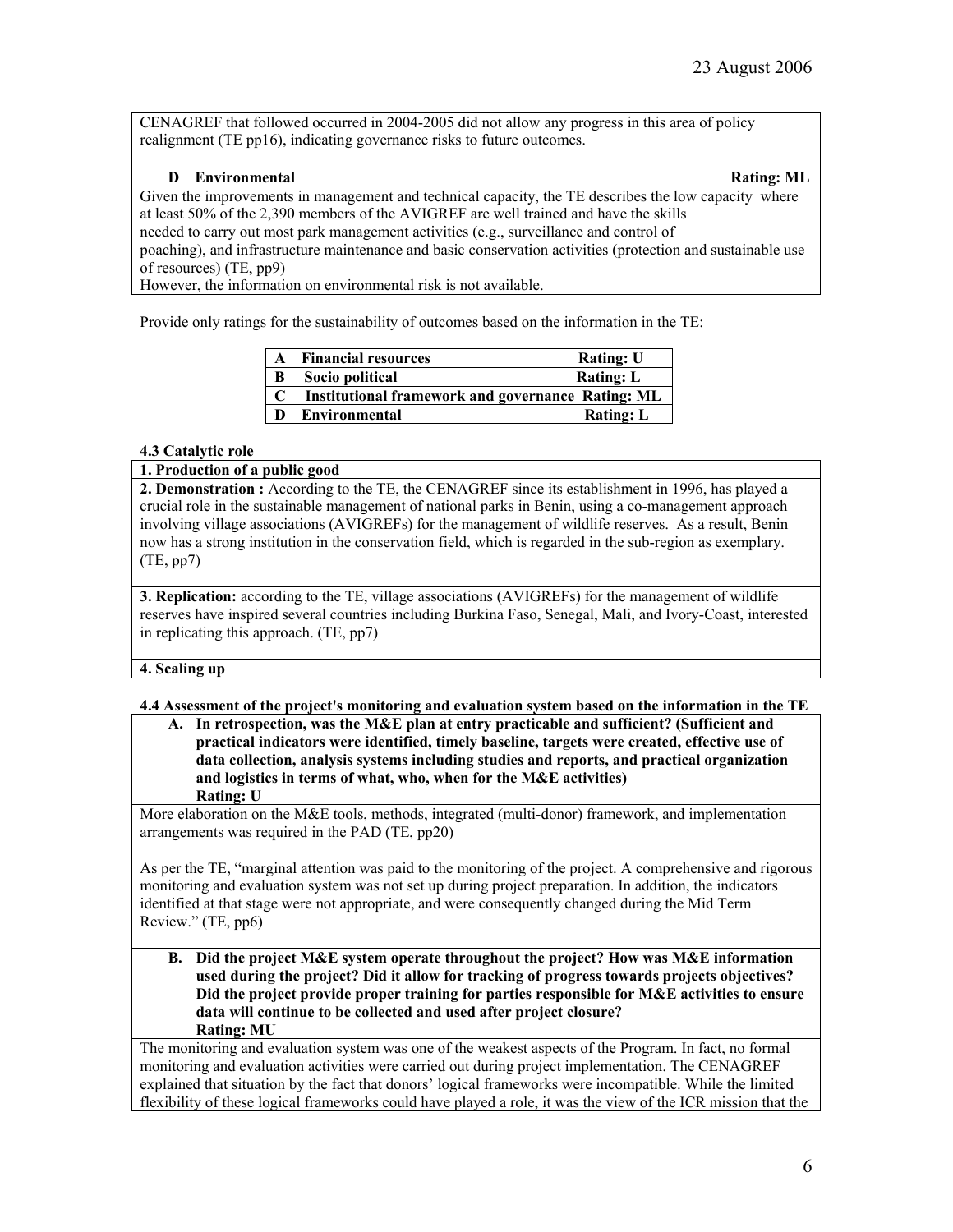lack of leadership and adequate competencies also hampered the establishment of an effective and integrated M&E system. This being said, each national park had relatively good M&E plan that allowed the tracking of the implementation results, and the undertaking of remedial actions when needed. (TE ,pp27)

However, indicators were monitored with a sustainable ecological monitoring system that produced quarterly dashboards and whose parameters and baseline data were established in 2003. (TE, pp10) A GISbased ecological monitoring system was developed and enables tracking of parameters related to fauna and flora conservation.

## **C. Was M&E sufficiently budgeted and was it properly funded during implementation? Rating: U/A**

## **Can the project M&E system be considered a good practice? No.**

## **4.5 Lessons**

Project lessons as described in the TE

**What lessons mentioned in the TE that can be considered a good practice or approaches to avoid and could have application for other GEF projects?**

- **Co-management**: The achievements of the NPCMP confirms the critical importance of involving local communities in the development of effective biodiversity conservation systems. The involvement of villagers in anti-poaching teams reinforced mutual trust, ownership, provided independent observers at no additional cost, fostered professionalism and the respect of rules, and limited and prevented corruption cases. The performance of anti-poaching teams was stimulated through the establishment of an adaptive incentive-based system linking the payment of salaries to the achievement of specific targets. (TE, pp11)
- **Integrated conservation and development**: The effective integration of conservation and development has always posed great challenges to the conservation community. The NPCMP seemed to have achieved a level of integration by combining a set of activities that had a clear and positive impact on the living conditions of the local populations via (i) a transparent mechanism for sharing revenues derived from hunting and tourism, (ii) direct employment of local populations in park management activities, (iii) controlled access to and use of natural resources following an agreed upon sustainable use plan, and (iv) financing of targeted community development initiatives.

For example, in the Pendjari component, from the 30 percent of total earnings from hunting activities, 27 percent is used to support the functioning of AVIGREFs , including the preparation of meetings, and the control of hunting, and 73 percent is distributed among villages. The resources intended for villages were divided into resources allocated to communes (20 percent) to finance local development, participation of members in conservation law and control activities (25 percent), and social activities such as the restoration of pumps and the payment of school teachers' salaries. In addition, 37 training sessions and workshops were organized to improve the managerial capacities of villagers. About 1,005 people, including 741 women, were trained. Twenty one park rangers were recruited within neighboring villages. (TE, pp10)

• **Effective coordination mechanisms** are key requirements for multi-donor interventions: The NPCMP had five donors each with its grant agreement, its own financial management and reporting requirements, and logical framework. Yet, the Project Appraisal Document (PAD) did not include any specific coordination mechanism. This lack of a clear coordination mechanism agreed upon at the appraisal weakened the leverage of CENAGREF to effectively coordinate donors' interventions. Although there is no evidence this lack of strong control by CEANGREF hurt the results on the ground, it did undermine the national ownership of the Program. (TE, pp23)

**4.6 Quality of the evaluation report** Provide a number rating 1-6 to each criteria based on: Highly Satisfactory = 6, Satisfactory = 5, Moderately Satisfactory = 4, Moderately Unsatisfactory = 3,